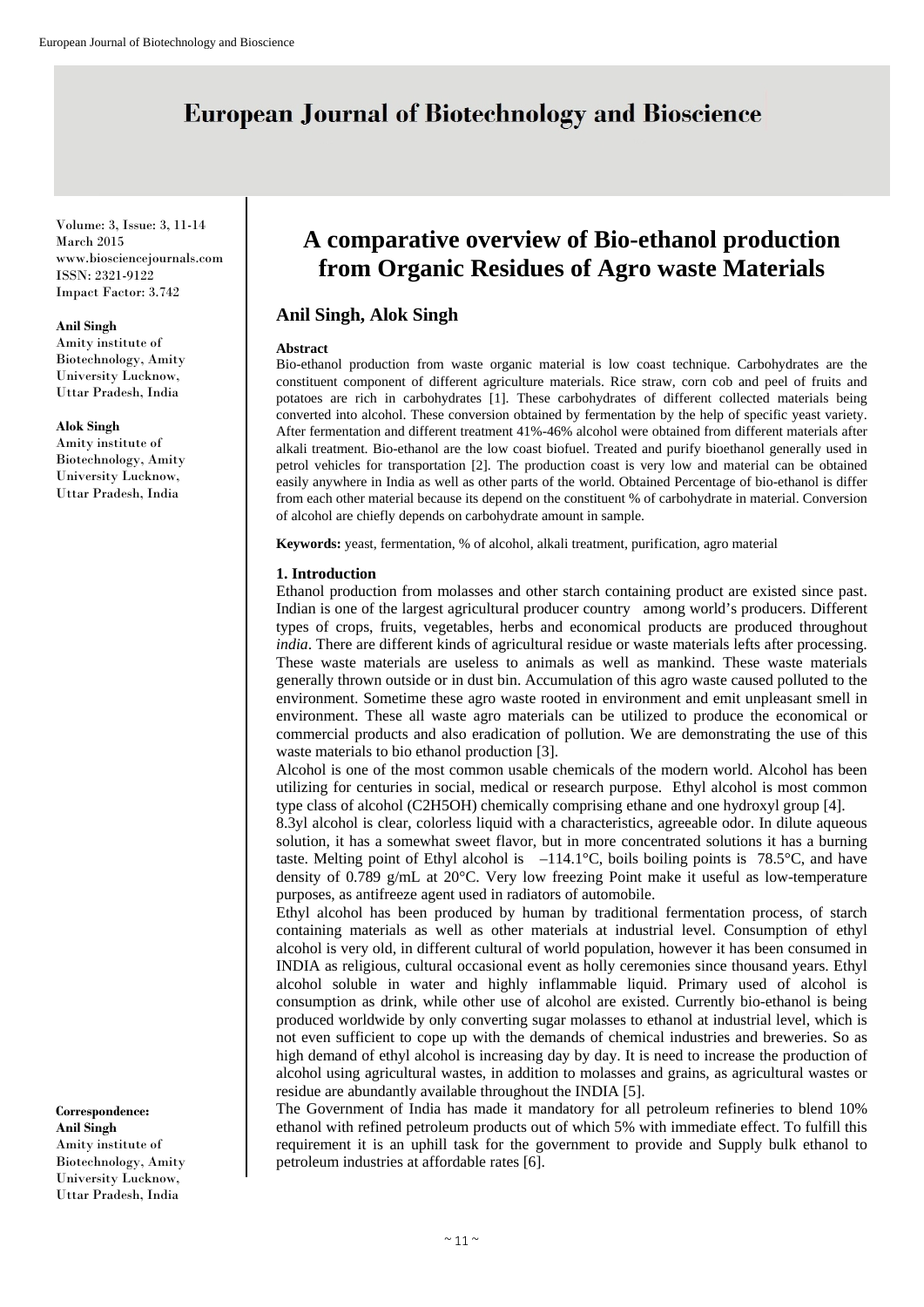## **2. Materials**

## **2.1 Waste agro materials**

- Potatoes peel
- Paddy/rice straw
- Banana peel
- Corn cob

**2.2 Chemicals:** analytical grade (Fischer and Qualigens).

- enzymes
- Phenol
- Sulphuric Acid
- NaOH
- Different media
- Potassium dichromate

# **2.3 Yeast**

*S. cerevisiae* variety ellipsoideus DYPBBI Y 0020

# **2.4 Equipment's**

| Serial no | <b>Instrument</b> | <b>Model no</b>  | Company        |  |
|-----------|-------------------|------------------|----------------|--|
|           | Orbital shaker    | Cintex Ind. Ltd. | CTC-81         |  |
|           | incubator         |                  |                |  |
| 2         | Water bath        | Pooja Lab        | <b>WBS-200</b> |  |
| 3         | Hot air oven      | Metlab           |                |  |
|           | Spectrophotometer | Thermo           | 4001/4         |  |
| 5         | Laminar Air Flow  | <b>ACCO</b>      | AC-071-03      |  |
| 6         | Refrigerator      | Haier            | HRB-331HP4     |  |
|           | Microscope        |                  | Olympus        |  |

## **3. Method**

#### **3.1 Determination of total carbohydrates by Phenol Sulphuric Acid Method** [7].

**3.1.1** Standard Curve preparation for Phenol Sulphuric Acid method

Standard stock solution of concentration 0.1 gm/l was made for standard curve. 5% phenol was prepared by mixing 5 ml of phenol with 95 ml of distilled water.10 test tubes with each having 0.1, 0.2, 0.3, 0.4, 0.5, 0.6, 0.7, 0.8, 0.9, 1.0 ml of stock solution respectively was Made. Final volume was made 1ml by adding distilled water. Blank was made using 1ml of distilled water. To each tube 1 ml of 5% phenol and 5 ml of 98% sulphuric acid was added. The tubes were covered with aluminum foil and kept in ice bath for 30 minutes. O.D. was Obtained at 490 nm.

**3.1.2** Preparation of samples for carbohydrate determination

- a) For making a homogeneous suspension of potato, banana peel of 0.05 mg/ml following steps were taken. Peels were grinded to make a fine powder.5.0 mg of powdered peels were added to 10ml of 1N NaOH and heated to 90˚C to make a fine suspension.1.0 ml of the above suspension was diluted with 9.0 ml of distilled water. .So as to make a final dilution of 0.050 mg/ml.
- b) Control Preparation 0.50 ml from 0.10 gm/l of glucose standard stock solution was taken as control.

c) Determination of total carbohydrates in unknown samples. From the suspension of peels, 0.50 ml of sample was taken in a test tube. The final volume was made to 1.0 ml with distilled water. A blank was made using 1.0 ml of distilled water. To each tube 1.0 ml of the above diluted sample and 1.0 ml of 5% phenol solution and 5 ml of 98% sulphuric acid was added to each tube. The tubes were then placed in an ice bath for 30

minutes. The optical density was taken at 490 nm in a spectrophotometer. The percent total carbohydrate was calculated with the help of standard curve.

# **3.2 Fermentation of prepared material**

- 1. Stock culture: the stock of strain *Saccharomyces cerevisiae* was maintained in YPD media and stored in refrigerator.
- 2. Preparation of inoculums: inoculum of the above mentioned strain of yeast was prepared by transferring of a loop full of inoculums to conical flask containing 50 ml of YPD broth. It was incubated at 25 ˚C for 48 hrs. To allow the culture to come in a log phase of growth. A 50% inoculums size was used for fermentation. The inoculum was checked microscopically for growth and sterility. The growth of final sample was measured by checking OD at 540nm.

# **3.3. Determination of alcohol contents**

The fermented samples were centrifuged to remove the yeast cells and other solids present in the sample. The alcohol content of these samples was determined by potassium dichromate.

**3.3.1 Principle of potassium dichromate method: Potassium** dichromate is a strong oxidizing agent. It oxidizes the hydroxyl group of primary

Alcohol whereas chromium from dichromate reagent gets reduced. Reduced form of the reagent changes color from orange to dark brown. The intensity of the color is proportional to the concentration of alcohol.

## **3.3.2 Preparation of standard for potassium dichromate method**

Take 6 clean and dry test tubes. To each tube add 0.0, 0.2, 0.4, 0.6, 0.8 and 1 ml of 2 % absolute Alcohol. Adjust total volume of each tube to 3 ml using distilled water. Then add 4 ml of potassium dichromate reagent to each tube. Reaction gets completed after the addition of 1 ml of concentrated H2SO4 to each tube. Measure the O.D. at 620 nm using blank sample.

## **4. Distillation**

After fermentation of different samples yeast cells were separated by filtration process. Left liquid part was distilled by claisen condenser apparatus. Fractions were collected up to 78.5°C. Obtained fractions were analyzed for ethanol percentage (v/v)

By optical density method by using spectrophotometer [8].

## **5. Result and discussion**

Above overview revealed the interesting facts about the bioenergy production, as we collected different type waste agro residue, like peels of potatoes, bananas and other too. Satisfactory results were obtained. Table 1 predict the carbohydrate contents in different peels as we used as material. Table 2 showing Standard curve for potassium dichromate method for determination of alcohol percentage after fermentation process of sample. Table 3 revealed total sugar content (%) and conversion of sugar to alcohol (%) at various incubation. Table 4 showing total sugar content (%) and conversion of sugar to alcohol (%) at various incubation Period of fermentation from banana peels. Table 5 total sugar content (%) and conversion of sugar to alcohol (%) at various incubation Period of fermentation from rice straw. Table 6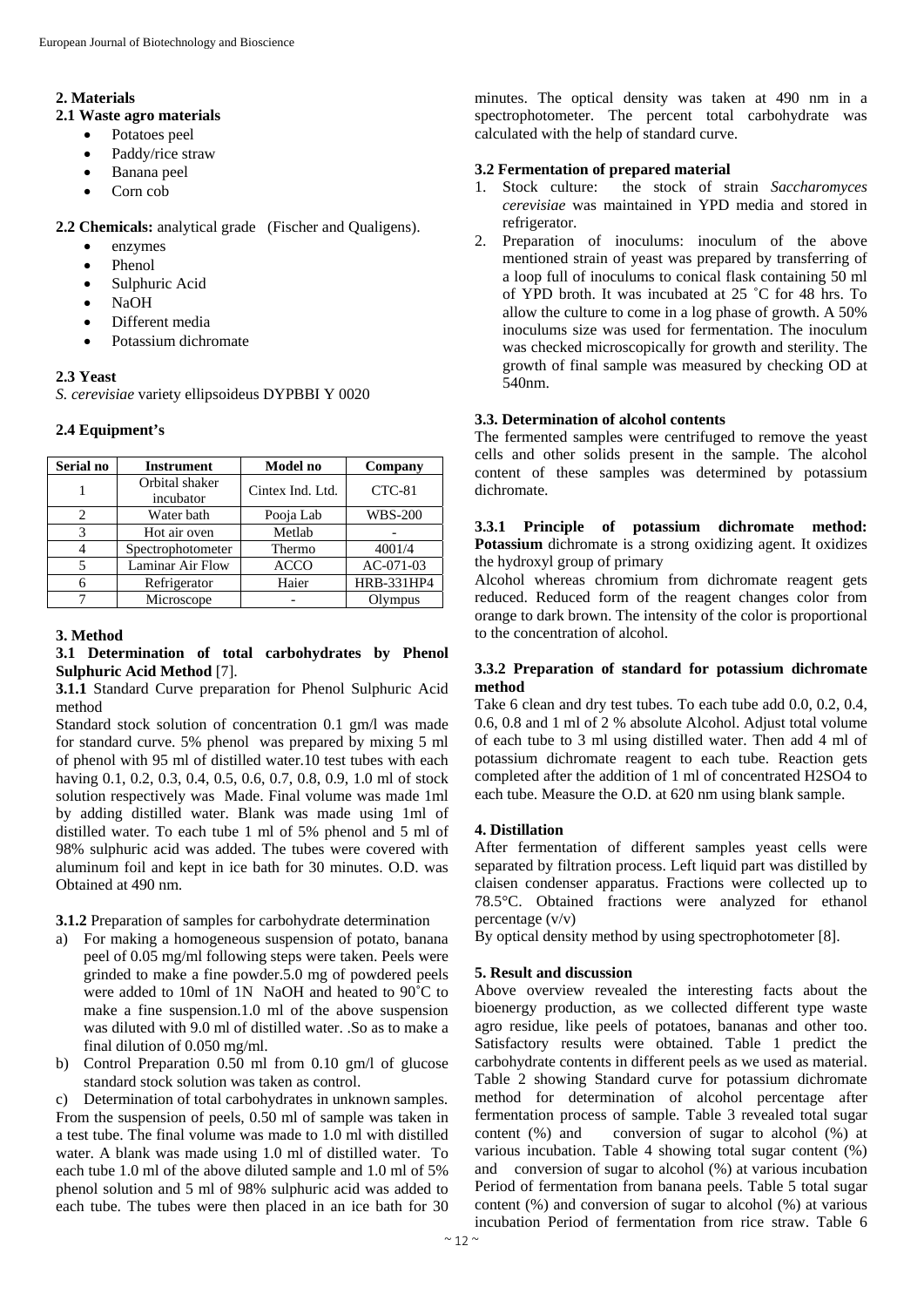total sugar content (%) and conversion of sugar to alcohol (%) at various incubation Period of fermentation from corn cob. Table 7 comparative contrast between all materials and final obtained alcohol %. Figure 1 demonstrate the % of sugar conversion to alcohol after chemical pretreatment, enzymatic hydrolysis and fermentation. As depicted in table 1 the maximum carbohydrate found in potato 92.5% and minimum in the rice straw 82%. The carbohydrate is the main source for the conversion of sugar to alcohol so more the carbohydrate more will be the alcohol. Bioethanol as an alternative fuel is a green and renewable energy source which helps in conservation fossil fuel uses, dependency, containment and controlling carbon foot print age for a healthy and eco-friendly future. India enforced 10% mandates for ethanol blending in petrol [9].

|  |  |  | <b>Table 1:</b> carbohydrate contents in different peels. |
|--|--|--|-----------------------------------------------------------|
|--|--|--|-----------------------------------------------------------|

| Serial no | sample       | Solid amount (gm) | Total carbohydrates (gm) | % of carbohydrates |
|-----------|--------------|-------------------|--------------------------|--------------------|
|           | Potato peels |                   | 0.925                    | 92.5               |
|           | Banana peels |                   | 0.882                    | 88.2               |
|           | Rice straw   |                   | 0.820                    | 82.0               |
|           | Corn cob     |                   | 0.856                    | 85.6               |

| <b>Table 2:</b> Standard curve for potassium dichromate method for determination of alcohol. |  |  |  |
|----------------------------------------------------------------------------------------------|--|--|--|
|                                                                                              |  |  |  |

| <b>Serial no</b> | Standard ethanol (ml) | Potassium dichromate reagent (ml) | Distilled water (ml)   Conc.H2SO4 (ml)   O.D.at 620 nm |       |
|------------------|-----------------------|-----------------------------------|--------------------------------------------------------|-------|
|                  | blank                 |                                   |                                                        | 0.000 |
|                  |                       |                                   |                                                        | 0.150 |
|                  |                       |                                   |                                                        | 0.236 |
|                  |                       |                                   |                                                        | 0.446 |
|                  |                       |                                   |                                                        | 0.695 |
|                  |                       |                                   |                                                        | 0.750 |

**Table 3:** total sugar content (%) and conversion of sugar to alcohol (%) at various incubation Period of fermentation from potato peel.

| <b>Serial</b>  | <b>Fermentation</b> | Sugar                     | % conversion of sugar |
|----------------|---------------------|---------------------------|-----------------------|
| n <sub>0</sub> | (hrs.)              | $\overline{\mathbf{0}}_0$ | to alcohol            |
|                | 0 <sub>hrs.</sub>   | 92.0                      | 0.00                  |
|                | 24 hrs.             | 42.8                      | 30.2                  |
|                | 48 hrs.             | 15.3                      | 39.6                  |
|                | 72 hrs.             | 6.2                       | 46.2                  |
|                | 96 hrs.             | 3.5                       | 46.8                  |

Table 4: total sugar content (%) and conversion of sugar to alcohol (%) at various incubation Period of fermentation from banana peel.

| <b>Serial</b><br>no | <b>Fermentation</b><br>(hrs.) | Sugar<br>$\frac{0}{0}$ | % conversion of sugar<br>to alcohol |
|---------------------|-------------------------------|------------------------|-------------------------------------|
|                     | $0h$ hrs.                     | 72.0                   | 0.00                                |
|                     | 24 hrs.                       | 32.2                   | 28.8                                |
|                     | 48 hrs.                       | 15.5                   | 36.4                                |
|                     | 72 hrs.                       | 8.2                    | 42.4                                |
|                     | 96 hrs.                       | 4.8                    | 14.3                                |

**Table 5:** total sugar content (%) and conversion of sugar to alcohol (%) at various incubation Period of fermentation from rice straw.

| <b>Serial</b>  | <b>Fermentation</b> | <b>Sugar</b>             | % conversion of sugar |
|----------------|---------------------|--------------------------|-----------------------|
| n <sub>0</sub> | (hrs.)              | $\overline{\frac{9}{6}}$ | to alcohol            |
|                | 0 <sub>hrs.</sub>   | 60.0                     | 0.00                  |
|                | 24 hrs.             | 34.2                     | 26.5                  |
|                | 48 hrs.             | 18.6                     | 37.8                  |
|                | 72 hrs.             | 6.7                      | 40.2                  |
|                | 96 hrs.             |                          |                       |

Table 6: total sugar content (%) and conversion of sugar to alcohol (%) at various incubation Period of fermentation from corn cob.

| <b>Serial</b> | <b>Fermentation</b> | <b>Sugar</b>  | % conversion of sugar |
|---------------|---------------------|---------------|-----------------------|
| $\mathbf{n}$  | (hrs.)              | $\frac{0}{0}$ | to alcohol            |
|               | $0$ hrs.            | 72.0          | 0.00                  |
|               | 24 hrs.             | 28.7          | 32.3                  |
|               | 48 hrs.             | 16.9          | 40.4                  |
|               | 72 hrs.             | 8.3           | 45.3                  |
|               | 96 hrs.             | 4.2           | 46.0                  |

**Table 7:** Alcohol contents in different samples after 96 hrs. of fermentation.

| <b>Serial</b><br>No. | <b>Samples</b> | <b>Initial solid</b><br>$\frac{0}{0}$ | Sugar% | <b>Alcohol</b><br>$\frac{0}{0}$ | <b>Remaining sugar (unfermented)</b><br>(gm) | % conversion of sugar to<br>alcohol |
|----------------------|----------------|---------------------------------------|--------|---------------------------------|----------------------------------------------|-------------------------------------|
|                      | Potato         | 10                                    | 9.2    | 4.3                             | 0.350                                        | 46.8                                |
|                      | Banana         | 10                                    | 7.2    | 3.18                            | 0.480                                        | 44.3                                |
|                      | Rice<br>straw  | 10                                    | 6.0    | 2.48                            | 0.480                                        | 41.4                                |
|                      | Corn cob       | 10                                    | 7.2    | 3.3                             | 0.420                                        | 46.0                                |